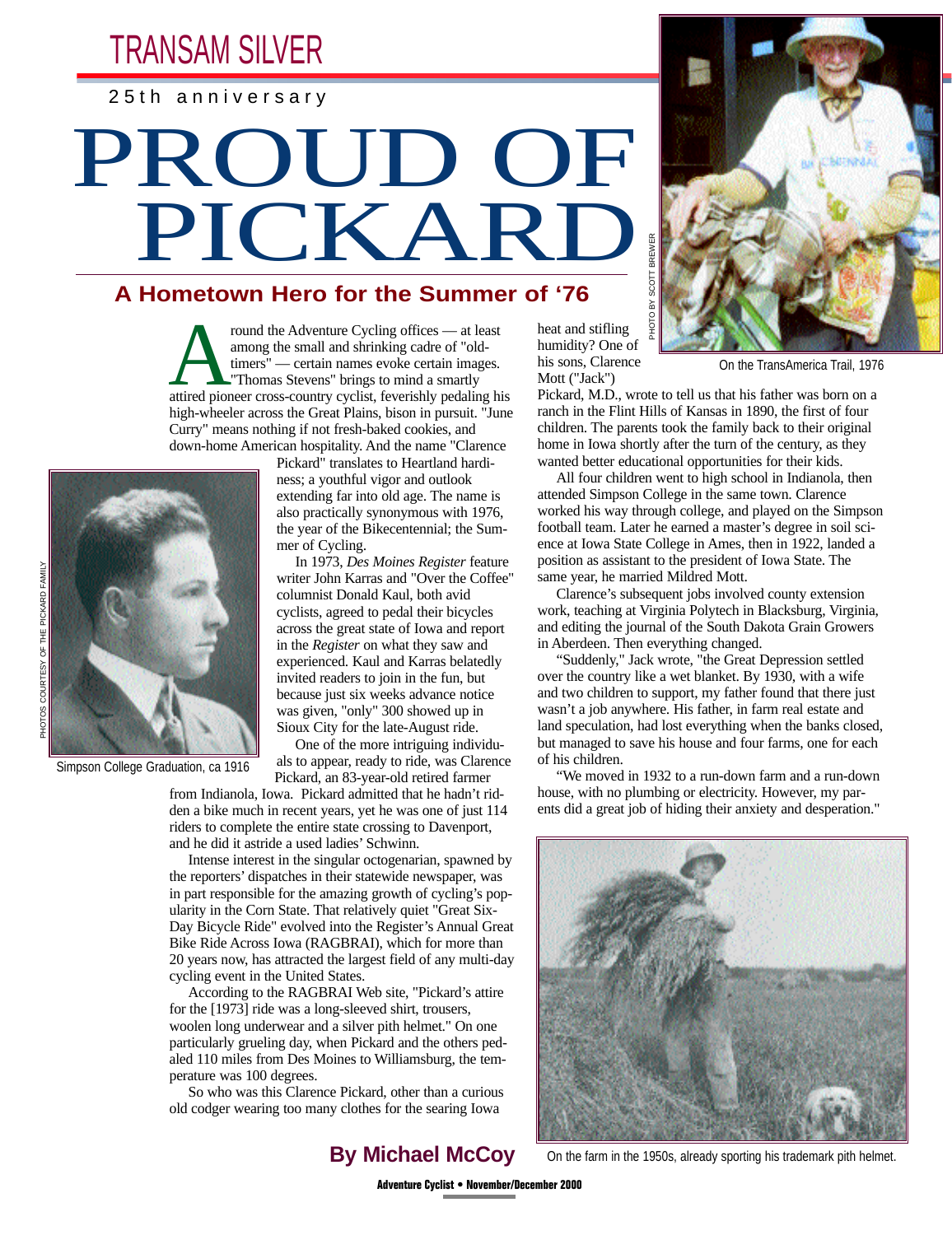Clarence's other son, David Charles Pickard — who goes by Charles — told us that during these years, Clarence was among the first farmers in his area to use contour farming, hybrid seed corn, terracing, strip farming and crop rotation.

"He transformed a run-down farm into a highly productive farm in about seven years, with limited resources," said Charles.

"Having gone through the Great Depression," Jack added, "my parents never did learn to spend their money. When savings exceeded spending, they moved off the farm and built a little house in town."

In the late 1960s, at ages 78 and 73, respectively, Clarence and Mildred Pickard answered the call for retired farmers to join the Peace Corps.

"They went to a tiny village in India and slept on a dirt floor in sleeping bags, while Mother taught school and Clarence tried to teach farmers how to increase production." Jack wrote. "He started riding a bike in India. He was a little disappointed there at the passivity and fatalistic attitude of the population."

Following their two-year Peace Corps stint, the couple returned to Iowa, where Clarence set out on a speaking tour. He was determined to convince other seniors that they still had a lot of life to live, and experience to give.

"Those over 60 are not foreordained to spend their lives in rocking chairs waiting for the graveyard," said Pickard.

After joining the first cross-state ride in Iowa in 1973, Clarence was on a twowheeled roll, and there was no stopping him, particularly once he got wind of a Bicentennial cross-country cycling celebra-



The Pickards at home on the farm in August of 1945, with sons Jack and David enjoying a short leave from the Navy.

tion in the making.

"As Dad contemplated this trip," said Charles Pickard, "I tried to dissuade him, to no avail. As an airline employee it was up to me to get him the passes, and I reluctantly agreed."

Clarence Pickard's careful choice of words, and his acceptance of personal responsibility, as reflected in a message he sent to Bikecentennial executive director Dan Burden early in May 1976, were from another era. Clarence wanted Burden to be aware of his plans to speak to groups along the TransAmerica Bicycle Trail. The correspondence appears on the letterhead of "Evergreen Farms, Inc. Indianola, Iowa":

"Dear Mr. Burden: … Now we have never met and probably won't until I get to Missoula. I think it is due you people to have assurance in writing of my selfimposed limitations to the end that 1) Nothing will reflect on the Bikecentennial; 2) I

will make no collections from the public in my own behalf or for any causes, nor charge admission for any of the talks requested of me on the Bike Trail; and 3) I will speak in behalf of no candidate for public office or express a preference for any candidate in public."

What Clarence did intend to speak in behalf of — and what he did speak to groups about was his pet dream of a world without war.

Clarence set out on the TransAmerica Bicycle Trail on May 14, 1976. On his Iowa odyssey in 1973, Pickard's meanderings were followed almost exclusively by Iowans; on the TransAm trip, he enjoyed a national audience. *Washington Post* staff writer Paul Hodge, who reported extensively on the Summer of Cycling, wrote early in May, "Clarence Pickard, an 85-year-old Iowa farmer who was born when the highwheeled ordinary bicycle was still careening wildly around the American landscape, will be perched atop a sleek 10-speed bike in Yorktown, Va., this Friday for the start of America's Bikecentennial.

"Clarence Pickard, although he has kept in shape running a farm, gardening and biking around Iowa, said he is not as spry as he was in high school in 1908 when he pedaled his bike down into Missouri to 'make my fortune selling vacuum cleaners.

"'I pedaled far enough so if I didn't make a go of it no one would know. I didn't … and had to sell my bike for half price. But it was a clunker, I don't know what kind it was; they didn't have names in those days.'"

Clarence also told Hodge that he was leaving his 80-year-old wife behind during

the cross-country adventure "because she doesn't like to ride on the handlebars any more."

"After the trip started," wrote his son Charles, "my brother and I were tearing our hair out trying to figure out where Dad would be and when."

Where Clarence was, often, was lost.

Wrote Hodge in the Post: "Dressed in an aluminum-painted pith helmet, gift of a high school class in his home town of Indianola, with a Bikecentennial T-shirt, slacks and basketball sneakers, Pickard was the talk of every town he passed through.

"Some of the towns he passed through twice. On Friday, about 30 miles from Jamestown, Pickard was seen pedaling



Peace Corps members Mildred and Clarence in India in the 1960s.

serenely east along Rte. 5, the old stagecoach road between Williamsburg and Richmond. 'Oh, Oregon's not that way?,' he asked.

"'Are you sure? Well, I guess I must have got turned around when I stopped back there."

As he approached the Kentucky border, and his 86th birthday, Clarence told *Register* staff writer Barbara Mack that, although he'd promised his family he wouldn't do it, "I've been riding alone anyhow. This time, I'll try and behave myself."

Riding without companions may not have fazed Clarence, but he did tire of the endless eastern mountains, and their claustrophobic timber cover. He told *Register* staff writer Lori Rotenberk, "I'll be darned happy when I can see a cornfield again. They're not as bad as I used to think."

Chuck Offenburger, who evolved into a popular *Register* columnist and something of an Iowa cycling legend himself, was another staff writer at the paper in the mid-70s.

In one piece, Offenburger wrote about